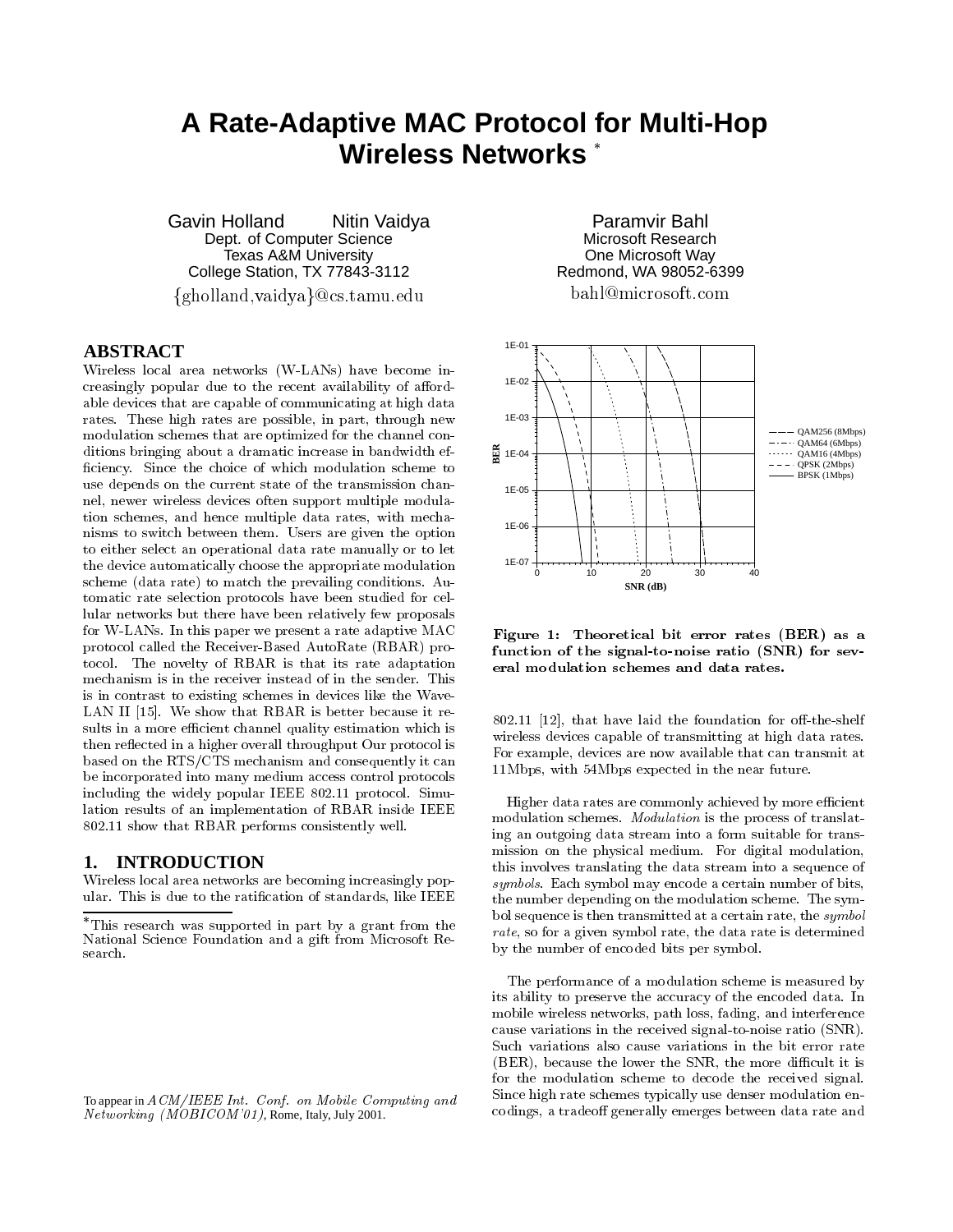

Figure 2: Comparison of throughput versus distance for several modulation schemes. Data was obtained by the simulation of two nodes at fixed positions, with one sending a continuous stream of UDP pack ets to the other. The propagation model was the log-distance path loss model, with a path loss ex ponent typical of an urban environment. Transmit power was constant.

BER: the higher the data rate, the higher the BER. This tradeoff is illustrated in Figure 1, which shows the theoretical BER as a function of the SNR for several different modulation schemes. Notice that for each modulation scheme the BER decreases with increasing SNR. Also notice that for a given SNR, an increase in data rate results in an increase in BER. For example, given an SNR of 10dB, a packet trans mitted at 4Mbps using QAM16 modulation could experience a BER of  $0.07$ , in comparison to  $4\times10^{-8}$  for the same packet  $\hskip1.6cm$ transmitted at 2Mbps using QPSK modulation.

To illustrate the impact that this tradeoff can have on performance, Figure 2 shows throughput as a function of distance for each of the modulation schemes shown in Figure 1. For the sake of this illustration only large-scale path loss was modeled (in comparison to the rest of our results, in which we modeled Rayleigh fading) [20]. Notice that the lower rate schemes have greater transmission ranges than the higher rate schemes. As the distance increases, the signal attenuates until the received SNR drops below the threshold required to maintain a tolerable bit error rate. This appears as a sharp drop in throughput in Figure 2, corresponding to the steep curve in Figure 1. Of course, factors other than path loss contribute to variations in the SNR, such as fading and interference, which further impact performance.

Many existing wireless local area networking devices are designed with the capability of transmitting at multiple data rates. Examples of such devices include WaveLAN II from Lucent [15], and PC4800 from Aironet [1].

#### **1.1 Rate Adaptation**

Rate adaptation is the process of dynamically switching data rates to match the channel conditions, with the goal of selecting the rate that will give the optimum throughput for the given channel conditions. A proven technique for wireline modems [6], rate adaptation has attracted attention as a technique for use in wireless systems as well (e.g., [18], [3], [11], [24], [2]). In fact, the Lucent WaveLAN II and Aironet PC4800 devices also contain proprietary rate adaptation mechanisms.

There are two aspects to rate adaptation: channel quality estimation and rate selection. Channel quality estimation involves measuring the time-varying state of the wireless channel for the purpose of generating predictions of future quality. Issues include: which metrics should be used as indicators of channel quality (e.g., signal-to-noise ratio, signal strength, symbol error rate, bit error rate), which predictors should be used, whether predictions should be short-term or long-term, etc. [3], [10]. Rate selection involves using the channel quality predictions to select an appropriate rate. Techniques vary, but a common technique is threshold selection, where the value of an indicator is compared against a list of threshold values representing boundaries between the data rates [22], [3].

Among the factors that influence the effectiveness of rate adaptation, of particular importance is the accuracy of the channel quality estimates. Clearly, inaccurate estimates will result in poor rate selection. Thus, it is advantageous to utilize the best information available when generating an estimate, and since it is the channel quality seen by the receiver that determines whether a packet can be received, the best information is available on the receiver. It is equally important that once estimates are generated they be used before they become outdated. Thus, it is also advantageous to minimize the delay between the time of the estimate and the time the packet is transmitted.

Few rate adaptation techniques have been designed for wireless local area networks (e.g., mobile nodes communicating peer-to-peer over CSMA/CA links). Among those that are available, the following are most relevant. In [19], the authors present a protocol for a dual-channel slotted-aloha MAC, in which a separate control channel is used by the receiver to transmit explicit feedback to the sender, which the sender uses to adapt the rate. In [15], the authors present the "Auto Rate Fallback (ARF)" protocol for IEEE 802.11, used in Lucent's WaveLAN II devices. In ARF, the sender selects the best rate based on information from previous data packet transmissions, incrementally increasing or decreasing the rate after a number of consecutive successes or losses, respectively. Finally, in [9], the authors propose protocol for point-to-point links, that selects transmission settings (e.g. code rate and power level) based on cached per-link information. The settings are stored in separate transmit and receive tables, which are then used by the sender and receiver to transmit and receive data packets on the link. The tables are maintained, in part, by exchanging settings in control packets, such as those in the RTS/CTS protocol. The RTS/CTS protocol is a common MAC protocol for wireless local area networks (e.g., SRMA [21], MACA [16], MACAW  $[4]$ , FAMA  $[8]$ , IEEE 802.11  $[12]$ ). The purpose of the protocol is twofold: 1) to coordinate the transfer of the data packet between the sender and receiver, and 2) to announce the duration of the packet transfer to nodes that are in range of the sender and the receiver. The latter is im portant in multi-hop networks because of the potential for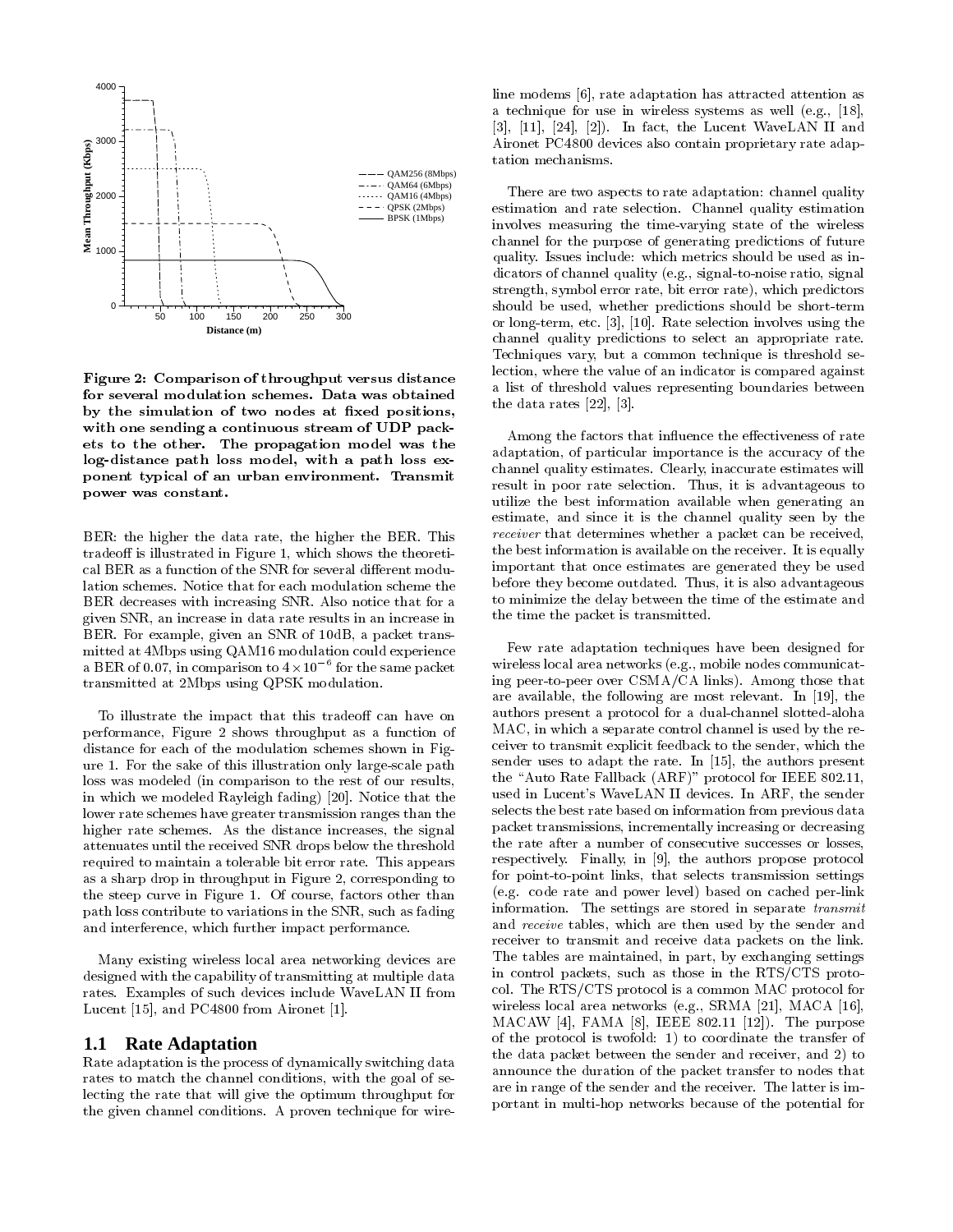

Figure 3: Performance of ARF for a single CBR connection between two nodes in a Rayleigh fading channel. Here, the sender is fixed and the receiver is moving at a speed of  $2 \text{ m/s}$  away from the sender. The lower graph shows the time at which packets were transmitted, and the modulation rate chosen by ARF for each packet. The tick marks along the top show the time at which packets were dropped by the receiver due to errors. The upper graph shows the SNR at the receiver for the packets in the lower graph. Also shown are thresholds representing the SNR values above which the next higher modulation rate has a theoretical mean  $BLR$   $\leq$  10  $\degree$ . At the start, both nodes were at the same location, so the leftmost edges represent the point in time at which the two nodes were 60m apart.

collisions caused by hidden terminals. Hidden terminals are nodes that are in range of the receiver but not the sender. Collisions occur when hidden terminals, unable to sense the sender's transmission, attempt to transmit simultaneously, causing a collision at the receiver. The RTS/CTS packets reduce the probability of such collisions by announcing the packet transfer to potentially interfering nodes, who, in turn, react by deferring their own transmissions for the duration of the transfer. Thus, the RTS/CTS protocol provides virtual carrier sensing to supplement the physical carrier sensing of the devices. The protocol is simple. Prior to transmitting a data packet, the sender transmits a small RTS (Ready to Send) control packet to the receiver. If the receiver is capable of receiving the packet, it replies with a CTS (Clear to Send) control packet. The sender responds to the RTS by transmitting the data packet. Nodes that overhear either the RTS or CTS then defer their own transmissions for the duration of the packet transmission. In [9], the RTS is also used by the sender to tell the receiver what settings the sender will use to transmit the data packet (which it gets from its transmit table). The receiver uses the settings in the RTS to update its receive table. If the receiver chooses, it may use the CTS to suggest a different power level, but, otherwise, no other changes to the transmit settings are made during the RTS/CTS exchange. Instead, changes to the sender's transmit table are made by information in acknowledgment  $(ACK)$  or negative acknowledgment  $(NACK)$  packets sent  $\overline{1.2}$ at the end of the data packet transmission. These changes are then used for subsequent packet transmissions.

Note that, in all three protocols ([19], [15], and [9]), rate selection is performed by the sender, and, in [15], channel quality estimation is also performed by the sender. Also note that only [15] is based on a widely used wireless local

area networking standard (IEEE 802.11).

Much of the other work on rate adaptation in wireless networks has assumed a cellular network (e.g., mobile nodes communicating to a base station over a TDMA link) [3], [18], [22]. We have observed that many of these techniques have the following characteristics: (a) channel quality estima tion is performed by the receiver and periodically fed to the sender either on the same channel or on a separate subchannel; (b) rate selection is performed by the sender using the feedback provided by the receiver; and (c) they often reside at the physical layer, adapting rates on a symbol-by-symbol or slot-by-slot basis, transparent to upper layers. Although it may appear that such approaches are also applicable to wireless local area networks, several important differences exist. For instance, conventional local area networks generally use half-duplex radios on single RF channels, making simultaneous subchannel feedback impossible. Furthermore, conventional local area networks use distributed, contentionbased medium access control protocols that require accurate estimates of packet transmission times for efficient operation (e.g. RTS/CTS). Thus, if transparent physical layer rate adaptation were to be employed, it would be difficult for the MAC layer to acquire accurate transmission time estimates, causing a decrease in efficiency.

## **1.2 Motivation**

In this paper we propose a new approach to rate adaptation for wireless local area networks. In our approach, the rate selection and channel quality estimation are located on the receiver, and rate selection is performed on a per-packet basis during the RTS/CTS exchange, just prior to packet transmission. The motivation for our approach is based on the following observations: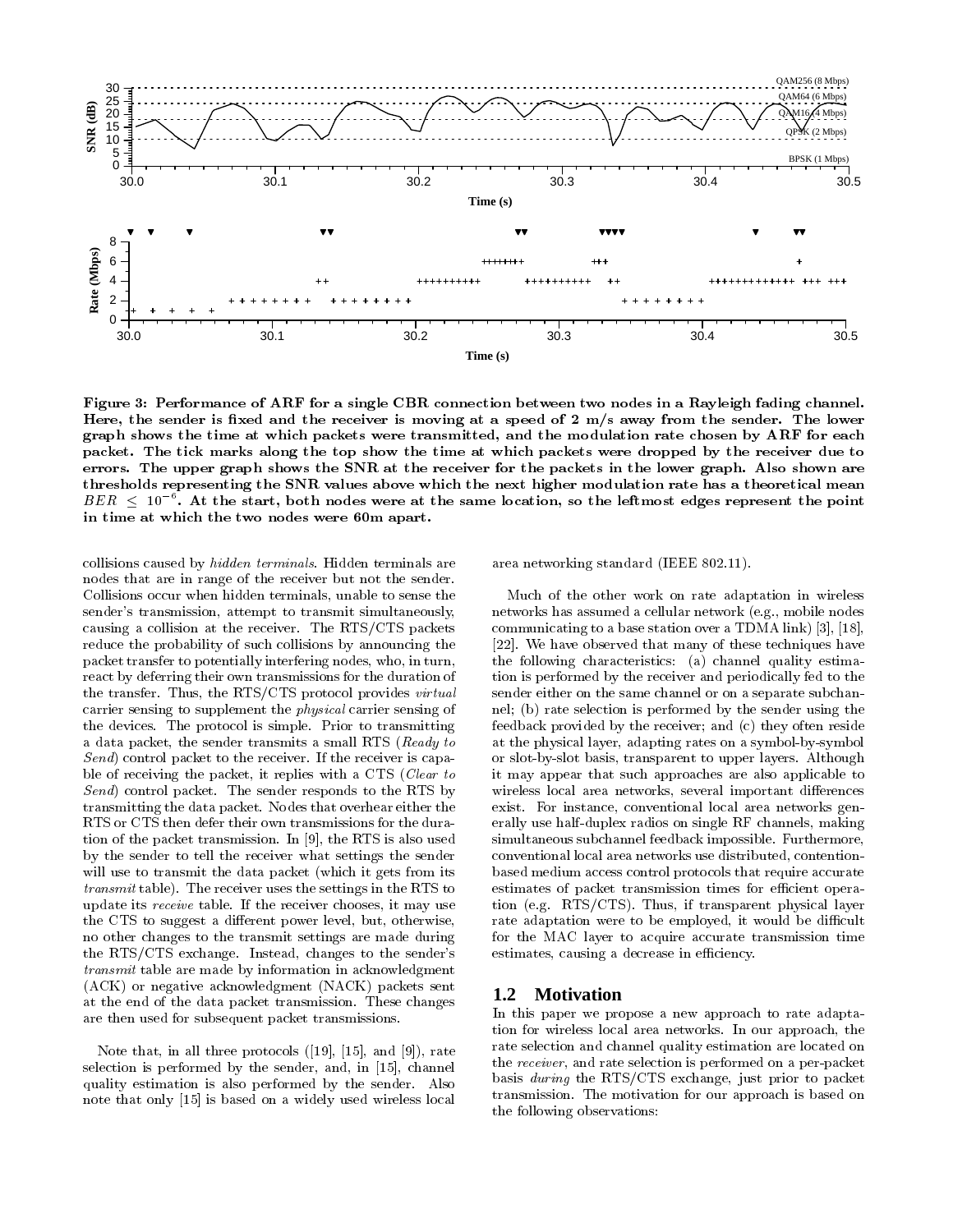- Rate selection can be improved by providing more timely and more complete channel quality information.
- Channel quality information is best acquired at the receiver.
- Transmitting channel quality information to the sender can be costly, both in terms of the resources consumed in transmitting the quantity of information needed as well as the potential loss in timeliness of the informa tion due to transmission delays.

To emphasize the need for better rate adaptation mech anisms, consider Figure 3, which illustrates the behavior of the ARF protocol. Shown is the packet activity (shown in the lower graph) over a period of 500ms for a CBR connec tion between two nodes in a Rayleigh fading channel (shown in the upper graph). Here, the sender was held fixed while the receiver moved away at a speed of 2 m/s. At the start both nodes were at the same location, so the leftmost edges of the graphs represent the point at which the nodes were exactly 60m apart. From Figure 3, it is clear that ARF is slow to adapt to changes in SNR, as evidenced by the relative dissimilarity between the upper and lower graphs. In particular, consider its failure to rapidly increase the data rate after the deep fades at the 30.2s and 30.35s marks, and the attempt it makes to increase the rate in the middle of a fade at the 30.13s mark.

## **1.3 Paper Organization**

The remainder of this paper is organized as follows. We start in Section 2 by giving some background material on the IEEE 802.11 standard. The proposed protocol is described in Section 3, followed in Section 4 by a detailed descrip tion of how it might be incorporated into 802.11. Section 5 presents the simulation environment used to generate the performance results in Section 6, which is followed by fu ture work in Section 7. Finally, we summarize and conclude the paper in Section 8.

## **2. OVERVIEW OF IEEE 802.11**

In this section, we briefly present relevant details of the features and operation of the IEEE 802.11 MAC. Readers fa miliar with 802.11 can skip this section without loss of con tinuity. Readers desiring more information on 802.11 are referred to [12].

#### **2.1 Distributed Coordination Function (DCF)**

The Distributed Coordination Function (DCF) in 802.11 is an implementation of the RTS/CTS protocol, and is illustrated in Figure 4, which is a time-line portraying the sequence of events that occur for a single packet transfer. Here, the source Src has a data packet to transmit to the destination  $Dst$  with a duration of length L. Node A is in range of  $Src$  but not  $Dst$ , and node B is in range of  $Dst$ but not Src. The protocol proceeds as follows. When Src has a packet to send, it calculates the length of time it will take to transmit the data packet at the current data rate, and then adds to that the transmission time of the CTS and ACK packets, which forms the duration of the reservation  $(D_{RTS})$ . The *Src* then transmits  $D_{RTS}$  in the RTS to Dst, using one of the rates in the basic rate set. The basic rate



Figure 4: Timeline showing the RTS/CTS protocol in the IEEE 802.11 Distributed Coordination Func tion (DCF) for transmitting a data packet. Here, A and B are nodes that are in range of the transmitter and receiver, respectively.  $D_{RTS}$ ,  $D_{CTS}$ , and  $D_{DATA}$ are the lengths of the reservations given in the RTS, CTS and DATA packets, and L is the duration of the data packet transmission.

set is the set of rates that all nodes are required to support, which ensures that all nodes that are in transmission range are able to receive and demodulate the RTS/CTS packets. Since node A is in range of Src, it overhears the RTS and summarily defers its own transmissions for the duration of the reservation in the RTS  $(D_{RTS})$ , starting from the moment that it received the RTS  $(T_1)$ . If Dst is capable of receiving the data packet, it responds by transmitting a CTS packet back to Src containing the time remaining in the reservation  $(D_{CTS})$ , which it calculates by subtracting the transmission time of the CTS from  $D_{RTS}$ . Node  $B$ , overhearing the RTS, learns of the requested reservation and, like A, defers for length  $D_{CTS}$ . At this point, transmission of the data packet and subsequent ACK can now proceed without interference from  $A$  or  $B$ . However, in the off-chance that A did not receive the RTS, due to, for example, an RTS collision caused by another node, the data packet also carries the time remaining in the reservation  $D_{DATA}$  to ensure that A defers during the transmission of the ACK.

## **2.2 Network Allocation Vector (NAV)**

Since a node may overhear many different, potentially overlapping, reservation requests, it needs a means by which it can efficiently manage them. This is the purpose for the maintenance of a structure called the Network Allocation Vector (NAV) [12]. The NAV is a data structure that stores the aggregate duration of time that the medium is presumed to be "busy," based on the reservation requests that have been received. Maintenance of the NAV is straightforward, since reservations are not allowed to change. Thus, nodes that overhear a reservation request are free to update their NAVs without regard to any further communication, such as if the reservation was actually granted by the receiver.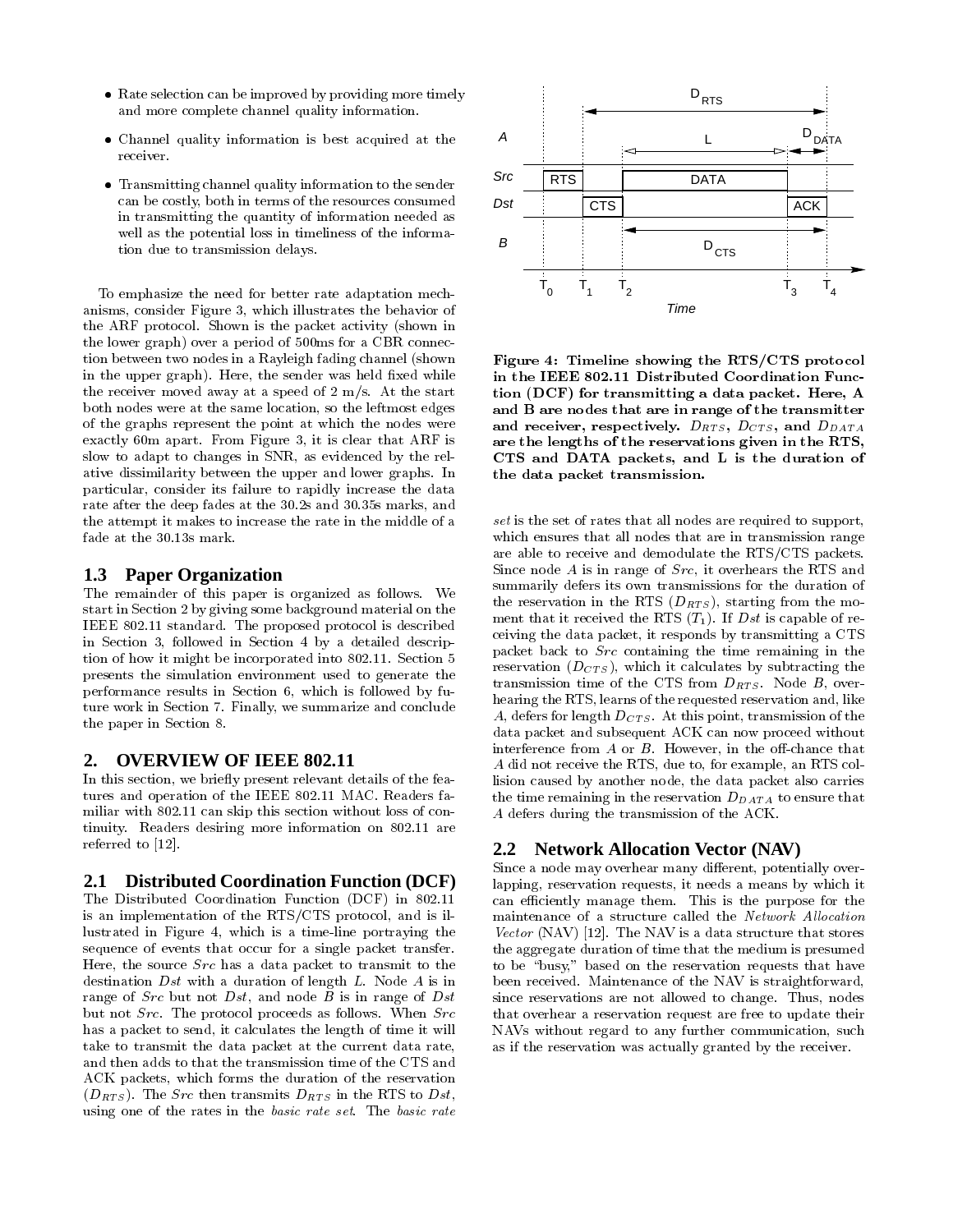

Figure 5: Timeline showing changes to the DCF protocol as needed for the proposed Receiver-Based Autorate Protocol.

# **3. THE PROPOSED RECEIVER-BASED AU-TORATE (RBAR) PROTOCOL**

The core idea of RBAR is to allow the receiver to select the appropriate rate for the data packet during the RTS/CTS packet exchange. Advantages to this approach include:

- Both channel quality estimation and rate selection mech anisms are now on the receiver. This allows the chan nel quality estimation mechanism to directly access all of the information made available to it by the receiving hardware (such as the number of multipath components, the symbol error rate, the received signal strength, etc.), for more accurate rate selection.
- Since the rate selection is done *during* the RTS/CTS exchange, the channel quality estimates are nearer to the actual transmission time of the data packet than in existing sender-based approaches, such as the protocol in [15] which attempts to predict channel conditions based on conditions experienced during previous data packet transmissions.
- It can be implemented into IEEE 802.11 with minor changes, as we will show in a later section.

In the remainder of this section, we present the RBAR protocol in more detail. Note that although our discussion is in the context of the RTS/CTS protocol in the DCF of the 802.11 standard, the concepts are equally applicable to other RTS/CTS based protocols such as SRMA [21], MACA [16], MACAW [4], and FAMA [8].

In RBAR, instead of carrying the duration of the reserva tion, the packets carry the modulation rate and size of the data packet. This modication serves the dual purpose of providing a mechanism by which the receiver can commu nicate the chosen rate to the sender, while still providing  $NAV$ . neighboring nodes with enough information to calculate the duration of the requested reservation. The protocol is as follows.

Referring to Figure 5, the sender Src chooses a data rate based on some heuristic (such as the most recent rate that was successful for transmission to the destination  $Dst$ , and then stores the rate and the size of the data packet into the RTS. Node A, overhearing the RTS, calculates the duration of the requested reservation  $D_{RTS}$  using the rate and packet size carried in the RTS. This is possible because all of the information required to calculate  $D_{RTS}$  is known to A. A then updates its NAV to reflect the reservation. While receiving the RTS, the receiver  $Dist$  uses information available to it about the channel conditions to generate an estimate of the conditions for the impending data packet transmission. Dst then selects the appropriate rate based on that estimate, and transmits it and the packet size in the CTS back to the sender. Node B, overhearing the CTS, calculates the duration of the reservation  $D_{CTS}$  similar to the procedure used by  $A$ , and then updates ts NAV to reflect the reservation. Finally, Src responds to the receipt of the CTS by transmitting the data packet at the rate chosen by Dst.

In the instance that the rates chosen by the sender and receiver are different, then the reservation  $D_{RTS}$  calculated by  $A$  will no longer be valid. Thus, we refer to  $D_{RTS}$  as a tentative reservation. A tentative reservation serves only to inform neighboring nodes that a reservation has been requested but that the duration of the *final* reservation may differ. Any node that receives a tentative reservation is required to treat it the same as a final reservation with regard to later transmission requests; that is, if a node overhears a tentative reservation it must update its NAV so that any later requests it receives that would con
ict with the tentative reservation must be denied. Thus, a tentative reservation effectively serves as a placeholder until either a new reservation is received or the tentative reser vation is confirmed as the final reservation. Final reservations are conrmed by the presence or absence of a special subheader, called the *Reservation SubHeader* (RSH), in the MAC header of the data packet. The reservation subheader consists of a subset of the header fields that are already present in the 802.11 data packet frame, plus a check se quence that serves to protect the subheader. The fields in the reservation subheader consist of only those fields needed to update the NAV, and essentially amount to the same fields present in an RTS. Furthermore, the fields (minus the check sequence) still retain the same functionality that they have in a standard 802.11 header. The reservation subheader is used as follows. Referring again to Figure 5, in the instance that the tentative reservation  $D_{RTS}$  is incorrect, Src will send the data packet with the special MAC header containing the RSH subheader. A, overhearing the RSH, will immediately calculate the final reservation  $D_{RSH}$ , and then update its NAV to account for the difference between  $D_{RTS}$  and  $D_{RSH}$ . Note that, for A to update its NAV correctly, it must know what contribution  $D_{RTS}$  has made to its NAV. One way this can be done, is to maintain a list of the end times of each tentative reservation, indexed according to the  $\langle$  sender, receiver  $\rangle$  pair. Thus, when an update is required, a node can use the list to determine if the difference in the reservations will require a change in the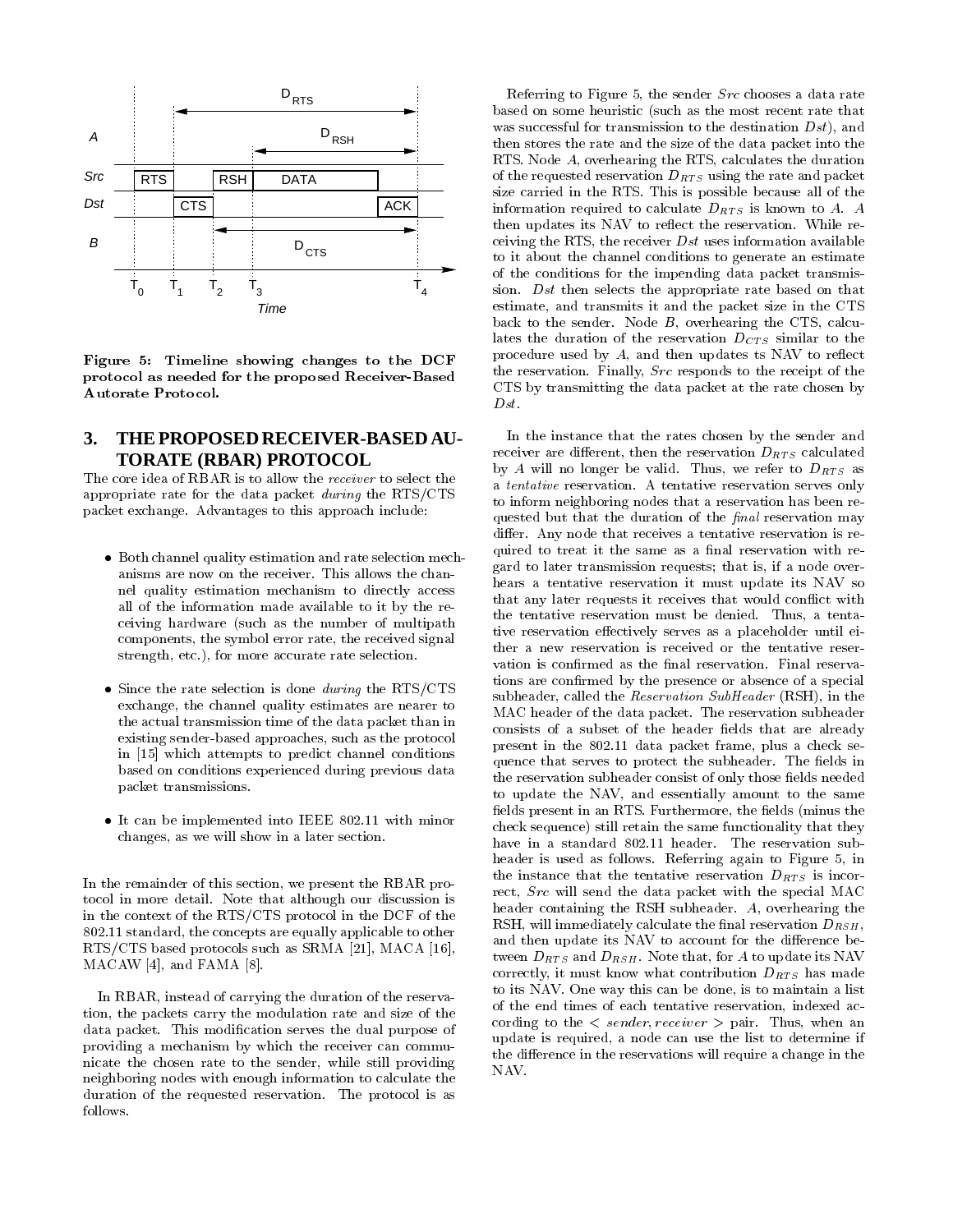

(b) RTS/CTS control packet frames.

Figure 6: MAC frame formats used in IEEE 802.11 for ad-hoc networks (IBSS).

## **4. INCORPORATION OF RBAR INTO 802.11**

In this section we describe how RBAR may be incorporated into 802.11. We start by presenting background informa tion on the formats of the relevant 802.11 frames, and then describe in detail how these frames can be modified to accommodate RBAR.

The IEEE 802.11 frame formats are shown in Figure 6. Figure 6(a) shows the format of the MAC frame used for sending unicast data packets in an ad-hoc network (IBSS). The *frame control* field carries frame identification information, such as the type of frame (e.g. management, control, or data), as well as protocol version information and con trol flags; the *duration* field contains the time remaining (in  $\mu$ s) until the end of the packet transfer (e.g.  $D_{DATA}$  in Figure 4); the  $BSSID$  is the unique network identifier; sequence control is a sequence number used to detect duplicate frames; and  $FCS$  is the frame check sequence. Figure  $6(b)$ shows the format of the RTS and CTS control frames. The fields they share in common with the data frame serve the same purpose, except the duration fields contain the  $D_{RTS}$ and  $D_{CTS}$  values shown in Figure 4. For a more complete description, the reader is referred to [12].

Modications to the standard 802.11 frames for RBAR are minimal, and are illustrated in Figure 7. A description of each modication is given next, followed by the design rationale.

- 1. A new MAC data frame is introduced, shown in Figure  $7(a)$ , in which the standard 802.11 data frame has been changed to include a 32-bit check sequence positioned immediately after the source address field. The check sequence is used to protect the reservation subheader, which consists of the *frame control*, *duration*, destination address, source address and address 2 fields of the header. The new frame is distinguished by other MAC frames by a unique type/subtype code in the frame control field (see  $[12]$  for more information on frame type codes).
- 2. The RTS and CTS control frames, shown in Figure 7(b), have been changed to encode a 4 bit rate subfield and a 12 bit *length* subfield, in place of the 16 bit  $durab$  $tion$  field in the standard IEEE 802.11 frames. The rate subfield uses an encoding similar to the rate field in the PLCP header for the 802.11a supplement stan-





(c) Physical layer (PLCP) header.

Figure 7: MAC and physical layer frame formats used in the RBAR protocol.

dard  $[13]$ , and the *length* subfield gives the size of the data packet in octets.

3. The physical layer header (PLCP), shown in Figure 7(c), has been divided into two 4 bit rate subfields, which use the similar rate encodings as those in 802.11a [13]. The first subfield, if non-empty, indicates the rate at which the reservation subheader will be transmitted, and the second subfield indicates the rate at which the remainder of the packet will be transmitted.

The rationale for the modifications shown in Figures  $7(a)$ and 7(b) was discussed at length in the previous section. Following, is a discussion of the modifications to the physical layer (PLCP) header shown in Figure 7(c).

In standard 802.11, the PLCP header contains an 8 bit signal field that encodes the rate at which the payload of the physical frame (the MAC packet) should be transmitted. These fields are used as follows. When the physical layer has a packet to transmit, it first transmits the PLCP header at a fixed rate that is supported by all nodes (1Mbps). It then switches to the rate encoded in the *signal* field for the transmission of the payload. After verifying that the PLCP header is correct, using the CRC, the receiving physical layer switches to the rate given in the *signal* field to receive the packet payload. The end of the transmission is determined by the receiver from the *length* field, which stores the duration of the transmission (in  $\mu$ s).

In RBAR, the physical layer may be required to switch rates twice during transmission of the payload: once for the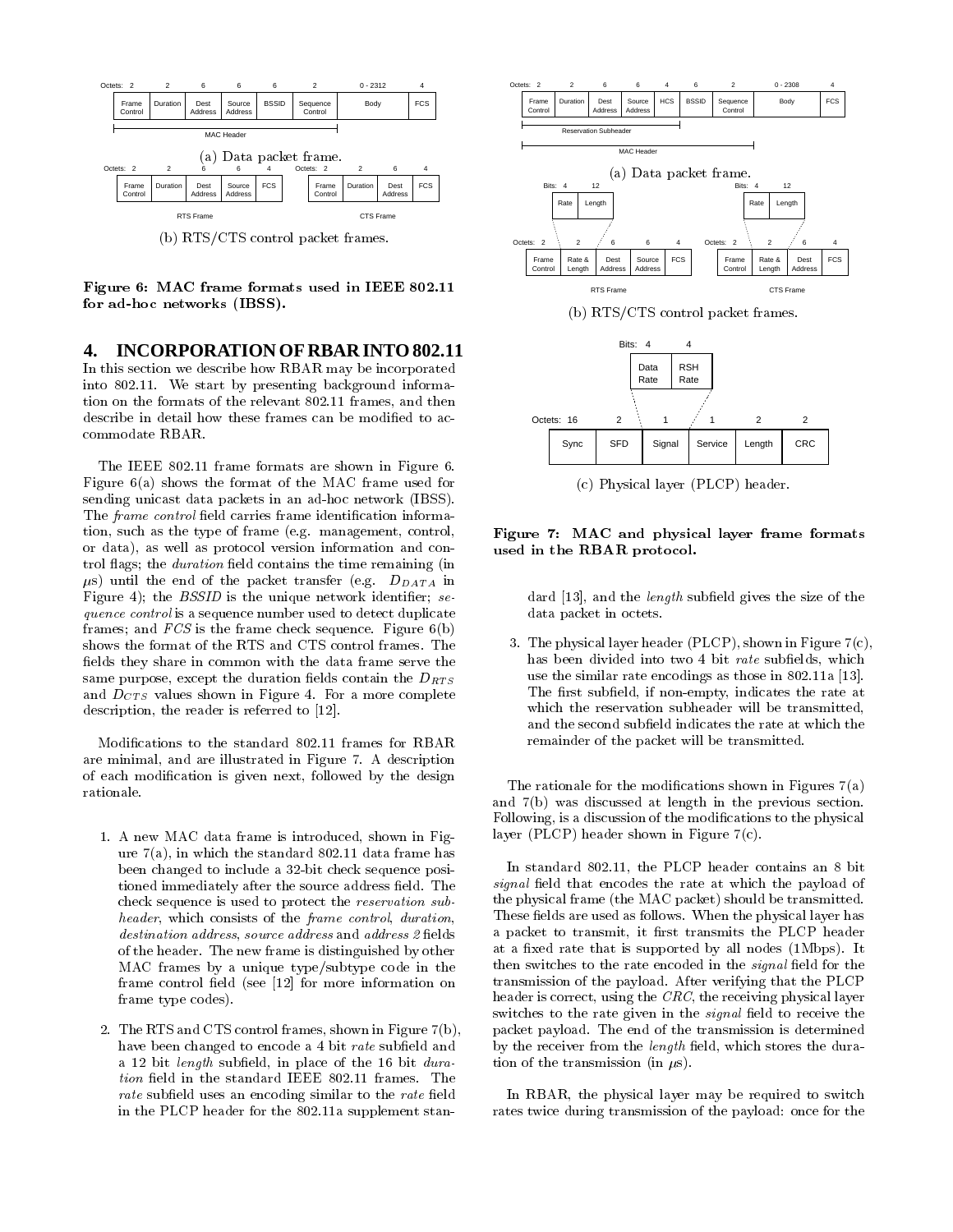reservation subheader, and again for the remainder of the payload. To enable the use of an additional rate for the reservation subheader, our protocol requires that two rate changes occur during transmission of the data packet. Thus, instead of a single 8 bit *signal* field, we subdivide it into two<br>4 bit subfields, as shown in Figure 7(c), where the first rate<br>is used to send the reservation subheader, and the second for<br>the remainder of the data pac 4 bit subfields, as shown in Figure  $7(c)$ , where the first rate is used to send the reservation subheader, and the second for the remainder of the data packet. Thus, the PLCP trans mission protocol is modied as follows. When the MAC passes a packet down to the physical layer, it specifies two rates: one for the subheader and one for the remainder of the packet. The physical layer then encodes the rates into the appropriate *signal* subfields shown in Figure 7 and then transmits the packet. The receiving physical layer, after verifying that the PLCP header has been received correctly, will then switch to the first RSH rate for receipt of the subheader, and then to the data rate for the remainder of the packet. Note that, as specied in the IEEE 802.11 standard, as each byte is received, it is immediately available to the MAC. Thus, nodes that rely on the RSH to update their reservations, will be free to do so as soon as the RSH has been received.

## **5. SIMULATION ENVIRONMENT**

The results in this paper were generated using the  $ns-2$  network simulator from LBNL [7], with extensions from the CMU Monarch project [5] for modeling mobile ad hoc networks. Included in the simulation are models for a number of traffic generators, as well as networking stacks incorporating common ad hoc routing, MAC, and physical layer protocols. To this, we added more detailed MAC and physical layer models, including the addition of the modulation schemes and rate adaptation mechanisms that are the focus of this study, as well as the addition of a Rayleigh fading simulator for studying the impact of multipath fading. The Rayleigh fading simulator we used is based on the well known Jakes' [14] simulator, which generates a continuous time-varying Rayleigh fading envelope. Additionally, we en hanced the realism of the existing network interfaces using the Intersil Prism II chipset and accompanying reference interface designs as our model. The Prism II chipset is an IEEE 802.11, direct-sequence spread-spectrum (DSSS) radio that is used in many commercially available network interfaces, including the Aironet PC4800 [1] (now known as the Cisco 350). Most of our network interface parameters were drawn directly from the Intersil documentation, including power constraints, receiver noise factors, reference antenna gains, and sensitivity thresholds. Since our interest in these experiments was only to observe how the individual rate adaptation protocols reacted to the changing channel conditions, and not to evaluate the exact performance of currently available network devices. We differed slightly from the reference design of the Prism II chipsets and did not model the CCK modulation schemes, instead choosing to use the more widely known and well documented M-ary QAM modulation schemes [20]. However, similar results can be expected for CCK, MOK, and and other modulation schemes. Apart from the aforementioned changes, the nodes in our simulations were otherwise configured similar to those in [5].

#### **5.1 Autorate Fallback Algorithm (ARF)**

As a basis for comparison, we implemented Lucent's Au torate Fallback (ARF) protocol into the simulator. ARF is



Figure 8: Comparison of the average throughput of ARF for various values of the timer it uses to indicate when it should attempt to increase the data rate in lieu of its usual indicator: the receipt of 10 consecutive ACKs. The curves shown are the av erage throughputs measured across a single CBR connection in a Rayleigh fading channel between two nodes oscillating near to far at different mean speeds. The  $fixed$  curve is the mean throughput between the nodes spaced at various intervals over the range of distance traveled by the oscillating nodes in the mobility curves.

the rate adaptation scheme used in Lucent's 802.11 Wave- LAN II networking devices [15]. The protocol, as specied in [15], is summarized as follows. If ACKs for two con secutive data packets are not received by the sender, then the sender drops the transmission rate to the next lower data rate and starts a timer. If ten consecutive ACKs are received, then the transmission rate is raised to the next higher data rate and the timer is cancelled. However, if the timer expires, the transmission rate is raised as before, but with the condition that if an ACK is not received for the very next packet, then the rate is lowered again and the timer is restarted. In our implementation we attempted to adhere as closely as possible to the description given in [15]. However, values for the timeout were unspecied.

Therefore, prior to initiating our study, we experimented with several timeout values to determine a reasonable value for our simulations. The results of these experiments are shown in Figure 8, which shows the average throughput as a function of the timeout value for several different mean node speeds. From these results it appears that ARF is relatively insensitive to the choice of timeout, for the given scenarios. However, there is a clear threshold region in the 40ms-60ms range, depending on the degree of mobility, beyond which there is little performance change but below which there is a noticeable drop. The drop can be attributed to the greater frequency at which packets are lost due to rate increases triggered by timeouts during times in which the channel conditions are poor. For the experiments with mobility, the peak in performance is in the 40ms range, whereas for the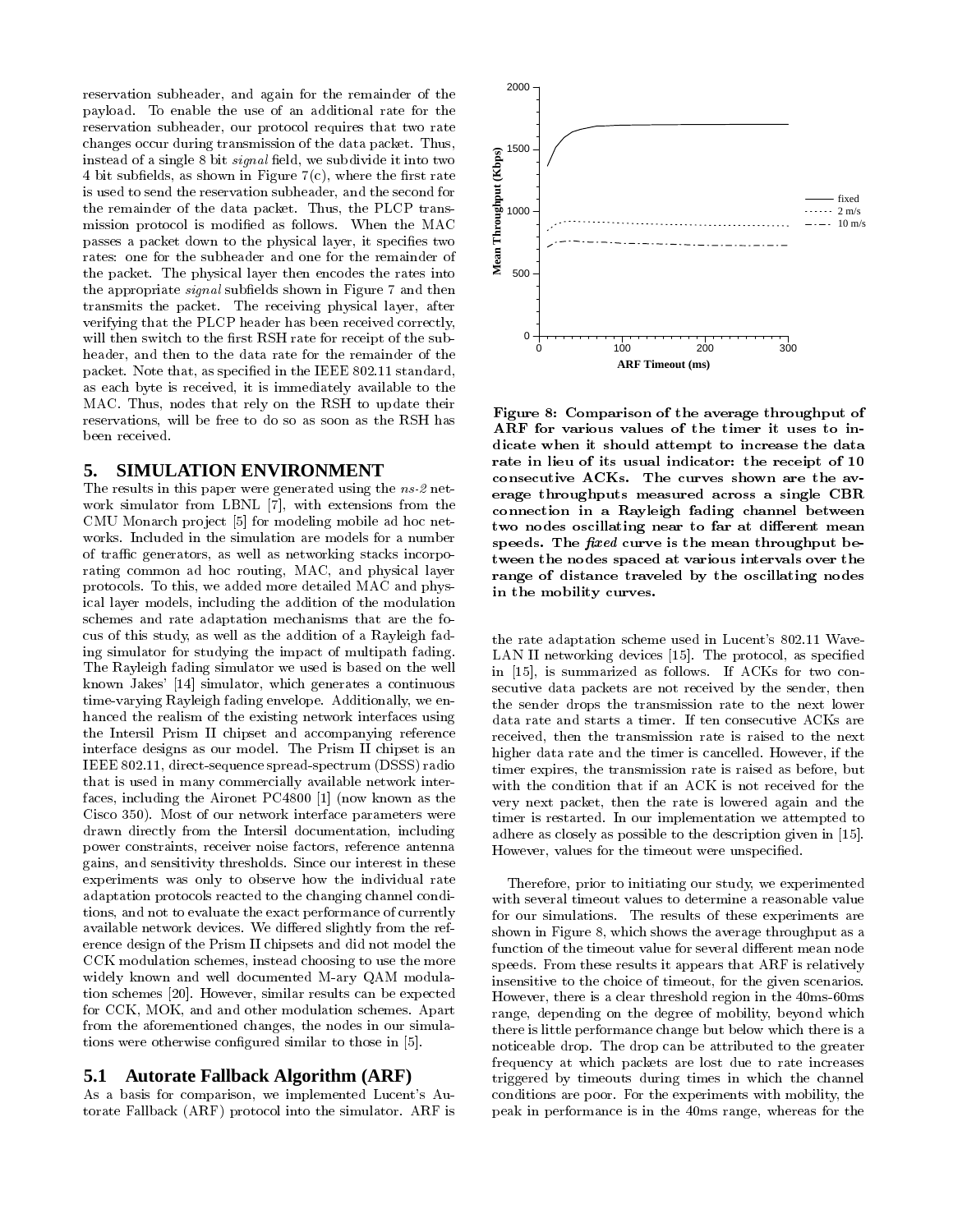experiment without mobility, the performance rises sharply until the 60ms range and then levels off. The slight differences in peak values between the mobility experiments most likely represents those regions in which the timeouts are frequent enough to respond well to the variations in the Rayleigh channel, but not too frequent that the failed packet attempts signicantly impact performance. Based on these results, we chose a value of 60ms for our simulations, which appears to be a reasonable compromise for the fixed and mobile simulations that we have used in our performance analysis.

#### **5.2 Receiver-Based AutoRate Protocol (RBAR)**

So far in our discussions of RBAR we have deliberately neglected to specify the channel quality estimation and rate selection protocols. This is because there are already a num ber of existing protocols in the literature (e.g. [3], [11]), [22]), any of which may be used in RBAR. However, for our performance analysis we chose the following.

For the channel quality estimation and prediction algorithm, we used a sample of the instantaneous received signal strength at the end of the RTS reception. In practice, of course, much more accurate techniques could be used, such as those in [3], [17], and [10].

For the rate selection algorithm, we used a simple thresh old based technique. Threshold based techniques have been widely studied (e.g. [22], [3], [11]). In a threshold scheme, the rate is chosen by comparing the channel quality estimate against a series of thresholds representing the desired performance bounds of the available modulation schemes. The modulation scheme with the highest data rate that satisfies the performance ob jective for the channel quality estimate, is the chosen rate. The protocol we used was the following. Suppose we wish to select the modulation scheme that has the highest data rate among those with bit error rates  $\leq$  1E-5 for the estimated SNR of the next packet. The protocol would then choose the modulation scheme as follows. increasing order of their data rate, and  $\theta_i, \ldots, \theta_N$  represent the SNR thresholds at which  $BER(M_i) = 1E-5$ . Choose modulation scheme

$$
M_1 \quad \text{ if } SNR < \theta_1
$$

$$
M_i \quad \text{if } \theta_i \leq SNR < \theta_{i+1}, \quad i = 1, \dots, N-1
$$

$$
M_N \quad \hbox{otherwise}
$$

Notice that this protocol assumes that the values of  $\theta_1, \ldots, \theta_N$ are known. In practice, however, it is impossible to deter mine the BER characteristics precisely, necessitating the use of approximations. For our simulations we used the BER equations found in [20], which are presented in the next sec-

#### **5.3 Error Model**

Our error model was based on the detailed simulation of a Rayleigh fading channel, using the well known Jakes' method [14]. In this section, we describe, in detail, how we used this method to model packet errors in our simulations.

Jakes' method is a technique for simulating a signal with

Rayleigh fading characteristics. The technique is based on the simulation of a finite number of oscillators with Doppler shifted frequencies, whose outputs are combined to produce the simulated Rayleigh fading signal. The resultant signal  $\alpha(t) = x_c(t) + jx_s(t)$ , where  $x_c$  and  $x_s$  are the signal's in-phase (real) and quadrature (imaginary) components, is computed as follows

$$
x_c(t) = \frac{1}{\sqrt{N}} \sum_{n=1}^{N} \cos \beta_n \cos(\omega_n t + k \beta_n)
$$
 (1)

$$
x_s(t) = \frac{1}{\sqrt{N}} \sum_{n=1}^{N} \sin \beta_n \cos(\omega_n t + k \beta_n)
$$
 (2)

where N is the number of oscillators,  $k = 1$ , and

$$
\omega_n = \frac{2\pi v}{\lambda} \cos\left(\frac{\pi n}{2N+1}\right) \tag{3}
$$

$$
\beta_n = \frac{\pi n}{N} \tag{4}
$$

The instantaneous gain of the channel is then the magnitude of the signal

$$
|\alpha(t)| = \sqrt{x_c^2(t) + x_s^2(t)}\tag{5}
$$

Given the gain, we computed whether a packet was received with errors using well known methods for calculating the pre-gain signal to noise ratio (SNR) and resultant bit error

To compute the value of the pre-gain received signal, we used the log-distance path loss model. This model gives the path loss  $P_l$  at a distance d from the transmitter based on the path loss at some close-in reference distance  $d_0$ .

$$
P_l(d) = P_l(d_0) + n10 \log_{10}(d/d_0) \tag{6}
$$

Let  $M_1, \ldots, M_N$  represent the set of modulation schemes in used to model loss in an urban environment [20]. To estiwhere *n*, the *path loss exponent*, determines the rate of loss. A number of values for  $n$  have been proposed for different simulated environments. We used  $n = 3$ , which is commonly used to model loss in an urban environment [20]. To estimate the model loss in an urban environment [20]. To e mate  $P_l(d_0)$ , we used the Friis free space propagation model

$$
P_r(d_0) = \frac{P_t G_t G_r \lambda^2}{(4\pi)^2 d_0^2 L} \tag{7}
$$

where  $P_r$  and  $P_t$  are the receive and transmit powers (in Watts),  $G_t$  and  $G_r$  are the transmit and receive antenna gains,  $\lambda$  is the carrier wavelength (in meters), and L is a system loss factor  $(L = 1$  in our simulations).

Noise was modeled as a combination of the noise floor of the interface and the aggregate energy of neighboring trans missions that were to weak to cause a collision. The noise floor was computed by first calculating the thermal noise  $N_t$ using the well known equation

$$
N_t = kT B_t \tag{8}
$$

where k is Boltzmann's constant  $(1.38\times10^{23}~{\rm Joules/Kelvin}),$ T is the temperature (in Kelvin), and  $B_t$  is the unspread bandwidth of the interface; and then factoring in the published noise figure of the interface. For our simulations, we used a noise figure provided by Intersil for their Prism I chipset.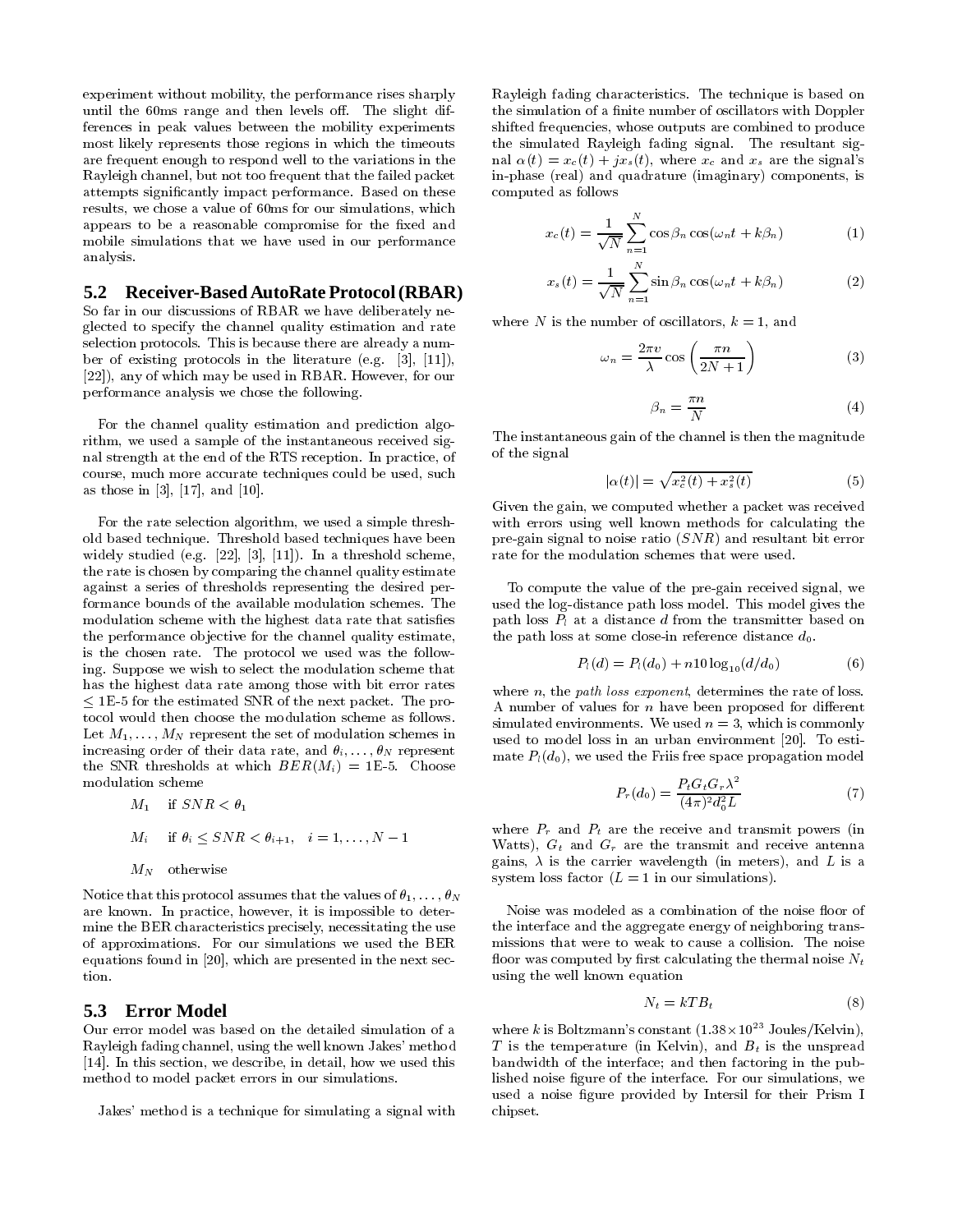Finally, the received bit error rates were computed using the following bit error rate equations for the different modulation scheme that were used. For BPSK and QPSK [20]

$$
P_e(t) = Q\left(\sqrt{\frac{2|\alpha(t)|^2 E_b}{N_o}}\right) \tag{9}
$$

and for M-ary QAM

$$
P_e(t) \approx 4\left(1 - \frac{1}{\sqrt{M}}\right) Q\left(\sqrt{\frac{3|\alpha(t)|^2 log_2(M) E_b}{(M-1)N_o}}\right) \quad (10)
$$

where  $E_b/N_o$  is the bit-energy-to-noise ratio of the received signal and  $|\alpha(t)|$  is the instantaneous gain of the Rayleigh channel (from Jakes'). The  $E_b/N_o$  of the received signal is derived from the  $SNR$  using the following relation

$$
\frac{E_b}{N_o} = SNR \cdot \frac{B_t}{R_b} \tag{11}
$$

where  $R_b$  is the maximum bit-rate of the modulation scheme and  $B_t$  is the unspread bandwidth of the signal.

Since portions of a packet may be transmitted at different modulation schemes, the probability that a packet was in error was based on separate calculations for each portion. Furthermore, since gain and noise may vary with time, we also accounted for those in our calculations by the following. For the gain, we used an approximation for the coherence time [20]. The coherence time  $T_c$  is the period over which the channel can be assumed to be effectively constant. To calculate  $T_c$ , we used the following approximation [20]

$$
T_c(t) \approx \frac{9\lambda}{16\pi v(t)}\tag{12}
$$

where  $v(t)$  is the speed along the line-of-sight between the sender and receiver at time t, and  $\lambda = c/f_c$  is the wavelength of the carrier frequency  $f_c$  (c is the speed of light). For the noise, we accounted for the changing conditions by tracking the beginning and ending times of each of the neighboring transmissions and adjusting SNR appropriately.

## **5.4 Network Configurations**

In our analysis, we used several different network configurations.

#### *Configuration 1*

The first configuration consisted of two identically configured nodes communicating on a single channel. One of the nodes was held in a fixed position, while the other traveled along a direct-line path to and from the fixed node in a repetitious, oscillatory motion. The length of the path was 300m, which was the maximum effective transmission range of the modulation schemes as simulated (see Figure 2). The purpose of this configuration was to stress the rate adaptation schemes, but doing so within the bounds of a plausible scenario.

#### *Configuration 2*

The second configuration consisted of 20 nodes in continuous motion within a 1500x300 meter arena. For each ex periment, nodes were placed in randomly chosen starting positions and followed randomly chosen paths according to

 $\zeta^{\prime\prime}$  configuration, in this configuration we were interested in ob- $\frac{1}{2}$  stated, all results were based on the average of 30 runs using the random waypoint mobility pattern used in [5] and elsewhere. The speeds at which nodes traveled were also chosen randomly, but were held to within  $\pm 10\%$  of the mean node speed for the trial. For most experiments, we used mean node speeds of 2, 4, 6, 8, and 10 m/s. Unlike in the 2 node serving the performance characteristics of the proposed protocols in a plausible ad hoc networking environment. Thus, the nodes were configured to use the DSR routing protocol found in [5] instead of static routing. Unless otherwise 30 precomputed scenarios, or *patterns*. Each pattern, generated randomly, designated the placement, heading, and speed of each node over the simulated time. For each pattern, the starting position and direction of the mobile node on the path was random, as well as its speed. For each subsequent traversal of the path, a different speed was chosen at random, uniformly distributed in an interval of  $0.9v - 1.1v$ , for some mean speed  $v$ . For experiments in which the mean speed  $v$  was varied, we used the same precomputed patterns so that the same sequence of movements occurred for each experiment. For example, consider one of the patterns, let's call it  $I$ . A node  $x$  in  $I$  that takes time  $t$  to move from point A to point B in the 5 m/s run of I will take time  $t/2$ to traverse the same distance in the 10 m/s run of  $I$ . So, x will always execute the exact same sequence of moves in  $I$ , just at a proportionally different rate. The patterns we used had a duration of 600s at a mean node speed of 2 m/s. To provide a fair comparison, the exact same set of patterns were used for each protocol tested.

#### **6. PERFORMANCE EVALUATION**

 $(12)$  in this section we present the results of our performance evaluation.

## **6.1 Overhead of the Reservation Subheader**

There are several sources of overhead caused by the reser vation subheader. The most obvious is the addition of the four byte check sequence to the MAC header. Additional overhead is encountered when the data rate used to trans mit the RTS packet is lower than the rate used to transmit the data packet. Recall that the purpose of the reservation subheader is to update the tentative reservations that were made by the the RTS packet. If a node succeeds in hearing the RTS but fails to hear the subheader, then it may defer for an incorrect amount of time. Too short a time, and its next transmission may collide with the ACK coming back for the data packet. Too long a time, and the channel may be idle. Thus, the subheader must be sent at the same or lower rate to reach those nodes that heard the RTS. The per-packet overhead of the difference in rates is easy to calculate.

However, to gauge the impact that the per-packet over head has on overall performance, we simulated the network in Conguration 1 with a single UDP connection for a range of packet sizes: 32, 256, 512, 1024, and 1460 bytes. Data was generated by an 8Mbps CBR source, and the data rate for the control packets (and, summarily, the reservation subheader), was fixed at 1Mbps. The results of these experiments are shown in Figure 9, which presents the throughput for both protocols as a percentage of ARF's throughput. Note that, even for small packet sizes, the overhead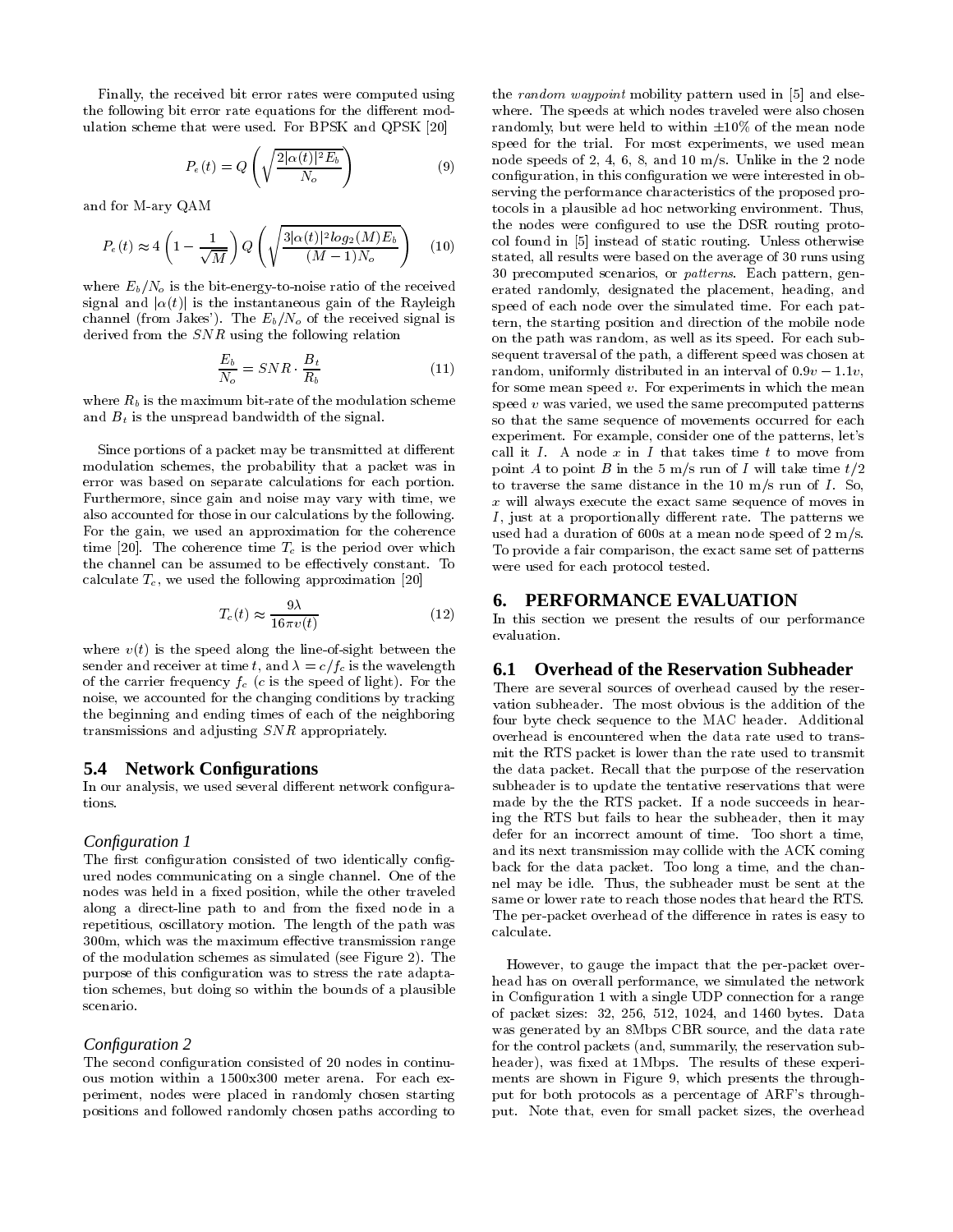

Figure 9: Impact of the reservation subheader on performance (relative to ARF) as a function of the packet size.

of RBAR's reservation subheader has a relatively modest performance impact. Even for the smallest packet size (32 bytes), RBAR maintains an approximate 10% improvement over ARF.



Figure 10: Network scenarios used to analyze the performance impact caused by the loss of the RSH subheader.

Even when sent at a low rate, a node may still fail to receive the subheader, such as, for example, when an RTS from a neighboring node collides with it or a deep fade causes ex cessive errors. Although such circumstances can also occur in standard 802.11, use of the reservation subheader may cause them to occur more frequently, and with more impact on performance, as touched on earlier. Thus, to gauge the sensitivity of RBAR to the loss of the reservation subheader, we simulated the networks shown in Figure 10 for varying loss rates. In Scenario 1, the network consisted of four nodes

Table 1: Mean per-flow throughput for varying reservation subheader loss probability for the net work scenarios shown in Figure 10

|      |            |       | $\tilde{\phantom{a}}$ |            |                   |       |
|------|------------|-------|-----------------------|------------|-------------------|-------|
| Err  | Scenario 1 |       |                       | Scenario 2 |                   |       |
| Prob | Flow 1     | Flow2 | Total                 | Flow1      | Flow <sub>2</sub> | Total |
| 0.00 | 727        | 665   | 1393                  | 222        | 1167              | 1389  |
| 0.05 | 708        | 690   | 1398                  | 194        | 1187              | 1382  |
| 0.10 | 684        | 716   | 1400                  | 187        | 1192              | 1380  |
| 0.15 | 676        | 724   | 1400                  | 161        | 1220              | 1381  |
| 0.20 | 644        | 758   | 1402                  | 153        | 1236              | 1389  |
| 0.25 | 634        | 761   | 1395                  | 134        | 1260              | 1395  |
| 0.30 | 552        | 843   | 1394                  | 123        | 1261              | 1385  |
| 0.35 | 537        | 855   | 1393                  | 100        | 1285              | 1385  |
| 0.40 | 562        | 831   | 1393                  | 93         | 1300              | 1393  |
| 0.45 | 498        | 896   | 1394                  | 62         | 1330              | 1392  |
| 0.50 | 446        | 954   | 1400                  | 47         | 1343              | 1390  |

with two flows directed away from the center of the network such that the source nodes were able to hear each other but the sink nodes were out of range of all but the source of their flow. The distance between the nodes was such that the optimal rate along each flow was 2Mbps, and the rate announced in the RTS was always 1Mbps. In Scenario 2, the network was similar except the direction of one of the flows was reversed. In both scenarios, the reservation subheaders from Node 3's packets were corrupted with varying probability, so it was expected that Flow 1 would experience a decrease in performance with an increase in the probability of loss.

The results of both experiments are shown in Table 1. Each row represents the measured throughput (in Kbps) for the probability of loss shown in the leftmost column. As a basis of comparison, the measured throughput for ARF in Scenario 1 was 576Kbps for Flow 1 and 572Kbps for Flow 2, and in Scenario 2 it was 278Kbps for Flow 1 and 867Kbps for Flow 2. The difference in the throughputs between the flows in Scenario 2 is due to problems with fairness in 802.11 [23]. For Scenario 1, there is only a moderate impact on performance. At 5% loss there is only a 3% decrease in performance, and the decline stays below 10% beyond a loss of 15%. However, in Scenario 2 we see a larger impact, starting at a decline of 14% at a 5% loss, increasing rapidly to 38% at a loss of 15%. Thus, it is evident that situations in which reservation subheaders are lost for nodes that are on the receiving end of a flow are more sensitive to that loss, most likely because the sender on that flow is subject to repeated backoff when its RTS's are ignored with increasing probability.

## **6.2 Slow Changing Channel Conditions**

To observe the performance of the protocols under conditions when the channel conditions are static or slow changing, we again simulated the network in Configuration 1, but the mobile node was moved in 5m increments over the range of mobility  $(0m - 300m)$ , and held fixed for a 60s transmission of CBR data over a single UDP connection. Here, data was generated at a rate of 8Mbps and sent in 1460 byte packets.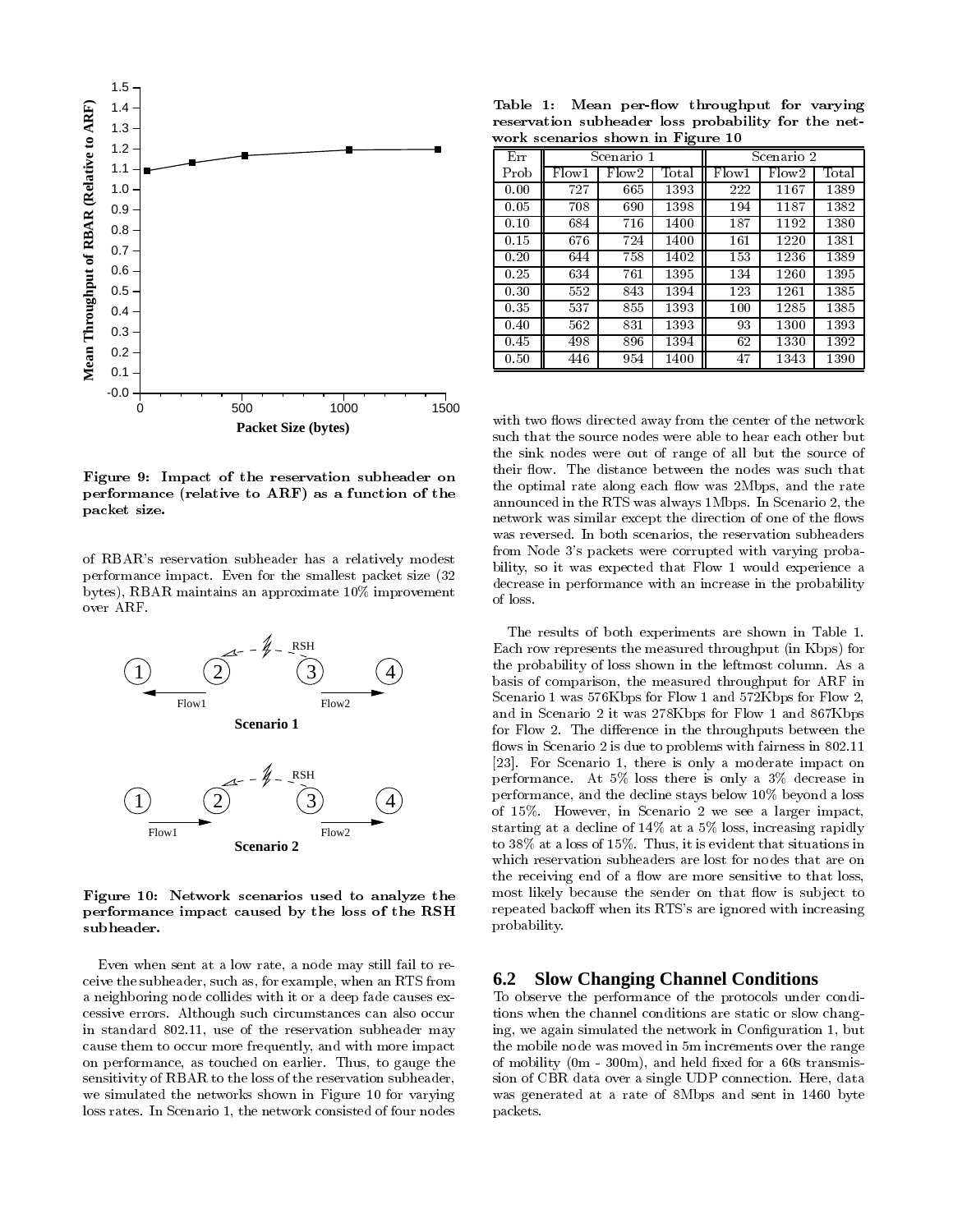

Figure 11: Performance of ARF for a single CBR connection between two nodes at fixed distances.



Figure 12: Performance of RBAR for a single CBR connection between two nodes at fixed distances.

The results of these experiments are shown in Figure 11 for ARF and Figure 12 for RBAR. Also shown are the results when the fixed rates are used. Notice that ARF fails to perform as well as the fixed rates at each distance except beyond that which is optimal for the highest rate. This is because ARF periodically tries to send data packets at the next highest rate in an attempt to gauge the channel conditions. In situations where the conditions are such that those packets are lost with high probability, then there is repeated packet loss resulting in the consistent performance degradation shown in the results.

RBAR, on the other hand, generally performs better at all distances except close in, where ARF excels. This is because of the increased impact of the reservation subheader. Recall that the reservation subheader has to be sent at one of the basic rates (in this instance, 1Mbps). Thus, at higher data rates the overhead of the subheader becomes more signicant. One way to reduce this overhead is to employ a mechanism that predicts the best data rate for the channel conditions. One such technique is to simply cache the most



Figure 13: Performance of RBAR when a simple heuristic is used by the sender to try and predict the best data rate for the conditions, in an effort to reduce the frequency of the necessity for reservation subheaders.

recent rates as they are discovered. Figure 13 shows the results when such a technique is employed. Clearly there is a signicant improvement in the instance shown here, due to the high predictability of the channel. However, better techniques such as those proposed in [3] may also work well for RBAR. This is a topic of future study.

## **6.3 Fast Changing Channel Conditions**

In a Rayleigh fading channel, variations in the wireless signal are induced at a rate that depends, in part, on the speed along the line-of-sight between the transmitter and the re ceiver. For a conventional local area network with nodes moving at walking speeds (e.g., node speed  $\leq 2$  m/s communicating at 2Mbps over a 2.4GHz channel), changes generally occur slowly enough that the channel is effectively constant for the duration of a packet exchange (the coherence time). However, as the speed increases, changes occur much more rapidly, decreasing the predictability of the channel. Thus, by simulating a fading channel and varying the mean node speed, we can evaluate the adaptability of the protocols.

To observe this impact, we performed experiments for five different speeds,  $2, 4, 6, 8,$  and  $10 \text{ m/s}$ , for Configuration 1. Results were generated for a UDP connection carrying CBR traffic that was generated at a rate of 8Mbps and sent in 1460 byte packets. These results are shown in Figure 14. Also included in the figure are results for the fixed rates (as a basis of comparison). Notice that:

- RBAR outperformed ARF for all mean node speeds, with the performance improvement ranging from 6%  $(10 \text{ m/s})$  to  $20\%$   $(2 \text{ m/s})$ .
- An increase in mean node speed resulted in a decrease in performance. As expected, the increase in variability of the signal resulted in a decrease in performance.

Also notice that the performance improvement for RBAR also decreased as the mean node speed increased. Re-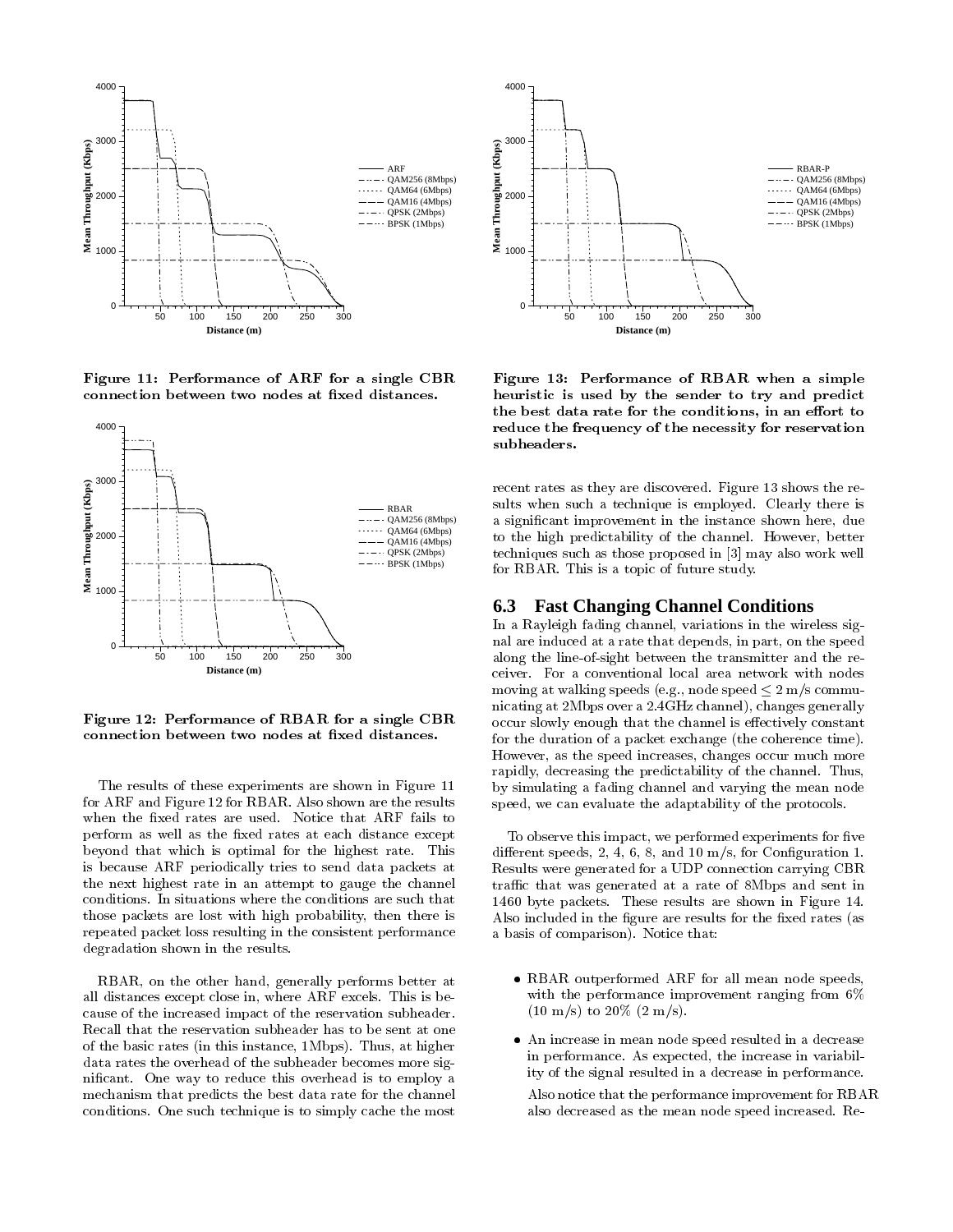

UDP connection in a Rayleigh fading channel.

call that the simple channel quality prediction mechanism used in RBAR for these results works best when the channel coherence time is larger than the time it takes to transmit the CTS packet and the DATA packet. For  $2 \text{ m/s}$ , the coherence time was sufficiently large that this was true for packets transmitted at all data rates. However, as the node speed increased, the coherence time shortened and the higher data rates were also affected, resulting in a decline in performance. As mentioned previously, we expect that this decline can be improved significantly with better channel quality prediction techniques.

The adaptability of RBAR to the rapidly changing chan nel conditions can be more clearly seen in Figure 15. Com pared to the similar figure for ARF, it is clear that RBAR is much better at reacting and adapting to the channel con ditions.



Figure 16: Performance for FTP traffic over a single TCP connection in a Rayleigh fading channel.

We also simulated a single TCP connection under the same conditions. These results are shown in Figure 16. Notice that the performance improvement is more signicant, which can be attributed to TCP's sensitivity to packet loss due to wireless errors.

## **6.4 Impact of Variable Traffic Sources**



Figure 17: Protocol efficiency for an ON/OFF Pareto source generating traffic on a single UDP connection in a Rayleigh fading channel. The mean OFF time  $= 1$ s.

In this section, we study the impact of bursty data sources on the performance of the RBAR and ARF protocols. For this study, we performed a series of experiments using an ON/OFF traffic source, with ON  $(\bar{\tau}_{on})$  and OFF  $(\bar{\tau}_{off})$ times drawn from a Pareto distribution. During an ON period, data was generated at a rate of 8Mbps and sent in 1460 byte data packets, resulting in mean packet bursts ranging from  $\approx 1 - 2$  packets ( $\bar{\tau}_{on} = 1.5 \text{ms}$ ) to  $\approx 20$  packets  $(\bar{\tau}_{on} = 30 \text{ ms})$ . Traffic was generated for a single UDP connection across a Rayleigh fading channel. The mean node speed was  $2 \text{ m/s}$ , and we used Configuration 1.

The results of these experiments are presented in Fig ures 17 and 18, for mean OFF times of 1s and 500ms re spectively, which show the average delivery ratios for each protocol, where the delivery ratio is defined as the number of data packets successfully received over the total number of data packets sent.

Note that:

- RBAR outperforms ARF in all traffic conditions, with improvements ranging from 26% to 70%.
- RBAR shows the greatest improvement when the traf fic is the lightest, and the least improvement when the traffic is heavy.

## **6.5 Multi-Hop Performance**

In this section we present results for Configuration 2: 20 nodes in continuous motion within a 1500x300 meter arena. Here, we simulated a single CBR source generating traffic on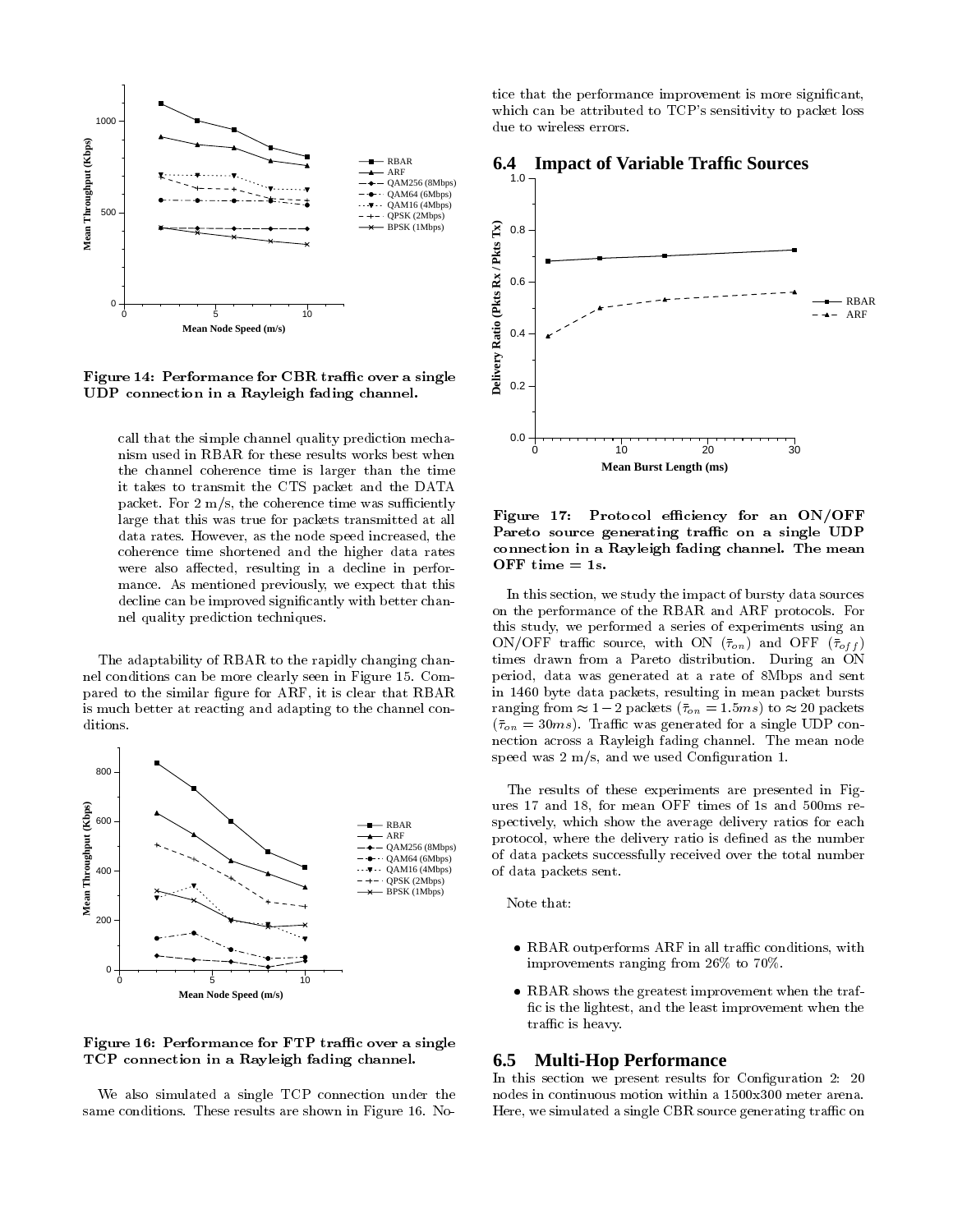

Figure 15: Performance of RBAR for a single CBR connection between two nodes in a Rayleigh fading channel. Here, the sender is fixed and the receiver is moving at a speed of  $2 \text{ m/s}$  away from the sender. The lower graph shows the time at which packets were transmitted, and the modulation rate chosen by ARF for each packet. The tick marks along the top show the time at which packets were dropped by the receiver due to errors. The upper graph shows the SNR at the receiver for the packets in the lower graph. Also shown are thresholds representing the SNR values above which the next higher modulation rate has a theoretical mean  $B E R \leq 10^{-8}$ . At the start, both nodes were at the same location, so the leftmost edges represent the point in time at which the two nodes were 60m apart.



Figure 18: Protocol efficiency for an ON/OFF Pareto source generating traffic on a single UDP connection in a Rayleigh fading channel. The mean OFF time  $= 500$ ms.

a single UDP connection between two nodes in the ad-hoc network. The results are shown in Figure 19 and Figure 20. Notice that RBAR consistently outperforms ARF.

Similar results are shown in Figure 21 for an FTP source generating traffic over a TCP connection. Clearly, the performance gains observed earlier are also applicable to a multihop scenario. We believe that ARF's increase in through-



Figure 19: Performance comparison for a single CBR connection in a multihop network.

put with increased speed is due to its poor ability to select the correct rate when nodes are far apart, resulting in repeated backoff by TCP early in the simulations. However, with increased speed it may occur that the connection is established sooner due to the speed at which nodes in the sparse starting alignment are brought into range.

# **7. FUTURE WORK**

We intend to explore several topics of future work based on our work in this paper. One idea is to extend RBAR to sit-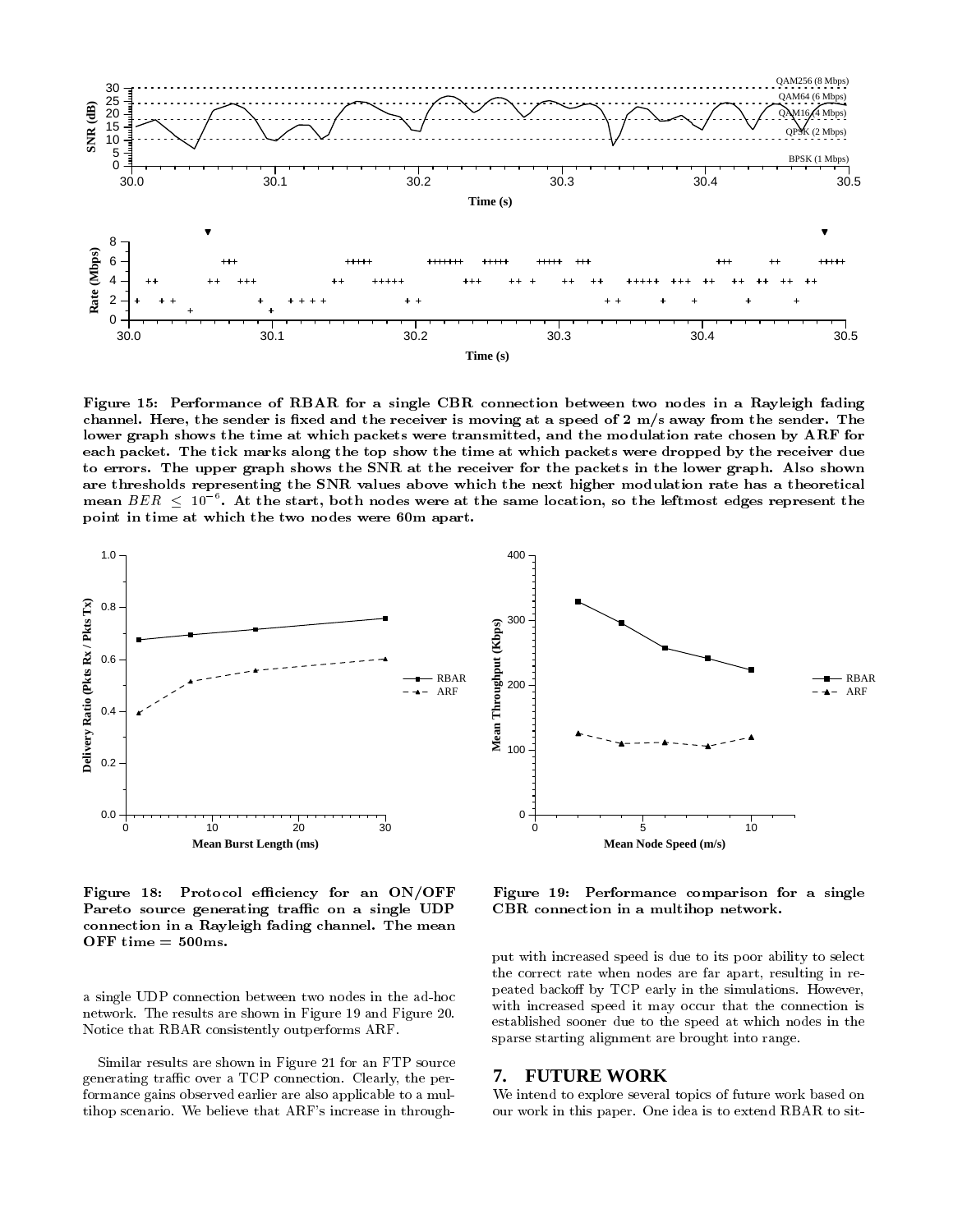

Figure 20: Performance comparison across multiple hops. Shown here are the results for the individual scenarios, sorted according to the increasing throughput of ARF.



Figure 21: Performance comparison for a single FTP connection across a multihop network.

uations where the RTS/CTS protocol is not used for every packet, such as in the Basic Access mode in 802.11, by using a hybrid scheme where the RTS/CTS is used only when sev eral ACKs are lost, or a length of time has expired since the last packet was transmitted. Another idea is to incorporate the packet size into the rate selection, since smaller packets have a lower probability of error than larger packets. Finally, we are currently looking at routing techniques that will take advantage of the autorate capabilities of RBAR, by probing for routes that satisfy certain quality characteristics, such as the highest capacity or the most stable.

## **8. CONCLUSION**

In this paper, we addressed the topic of optimizing perfor mance in wireless local area networks using rate adaptation. We presented a new approach to rate adaptation, which differs from previous approaches in that it uses the RTS/CTS protocol to enable receiver-based rate adaptation. Using this approach, a protocol based on the popular IEEE 802.11 standard was presented, called the Receiver-Based AutoRate (RBAR) protocol. Simulation results were then presented comparing the performance of the proposed protocol against the performance of an existing 802.11 protocol for mobile nodes across Rayleigh fading channels. These results showed that RBAR consistently performed well.

#### **9. ACKNOWLEDGMENTS**

The authors wish to thank K. Narayanan for the many helpful discussions on modulation and fading, and for the invaluable help on the Rayleigh fading simulator, including the contribution of code implementing Jakes' method. The au thors would also like to thank the reviewers for their helpful comments.

#### **10. REFERENCES**

- [1] Aironet. PC4800 User Guide, 1998. http://www.aironet.com/support/ftp/.
- [2] S. M. Alamouti and S. Kallel. Adaptive trellis-coded multiple-phase-shift keying for rayleigh fading channels. IEEE Transactions on Communications, 42:2305-2314, June 1994.
- [3] K. Balachandran, S. R. Kadaba, and S. Nanda. Channel quality estimation and rate adaption for cellular mobile radio. IEEE Journal on Selected Areas in  $Communications, 17(7):1244-1256, July 1999.$
- [4] V. Bharghavan. MACAW: A media access protocol for wireless LAN's. In Proceedings of  $SIGCOMM'94$ , London, 1994.
- [5] J. Broch, D. A. Maltz, D. B. Johnson, Y. Hu, and J. Jetcheva. A performance comparison of multi-hop wireless ad hoc network routing protocols. In ACM/IEEE Int. Conf. on Mobile Computing and  $Networking$ , pages 85-97, Oct. 1998.
- [6] M. Eyugoglu, C. Forney, P. Dong, and G. Long. Advanced modulation techniques for v.fast. In Eur. Trans. Telecommun., volume 4, pages 243-256, May-June 1993.
- [7] K. Fall and K. Varadhan. ns Notes and Documentation. LBNL, August 1998. http://www-mash.cs.berkeley.edu/ns/.
- [8] C. L. Fullmer and J. J. Garcia-Luna-Aceves, Solutions  $\mathcal{S}$  c. L. Fullmer and J. J. J. Garcia-Luna-Aceves. Solutions and  $\mathcal{S}$ to hidden terminal problems in wireless networks. In  $ACM SIGCOMM$  '97, pages 14-18, Cannes, France, September 1997.
- [9] J. H. Gass, M. B. Pursley, H. B. Russell, R. J. Saulitis, C. S. Wilkins, and J. S. Wysocarski. Adaptive transmission protocols for frequency-hop radio networks. In Proceedings of the 1998 IEEE Military Communications Conference, volume 2, pages 282-286, October 1998.